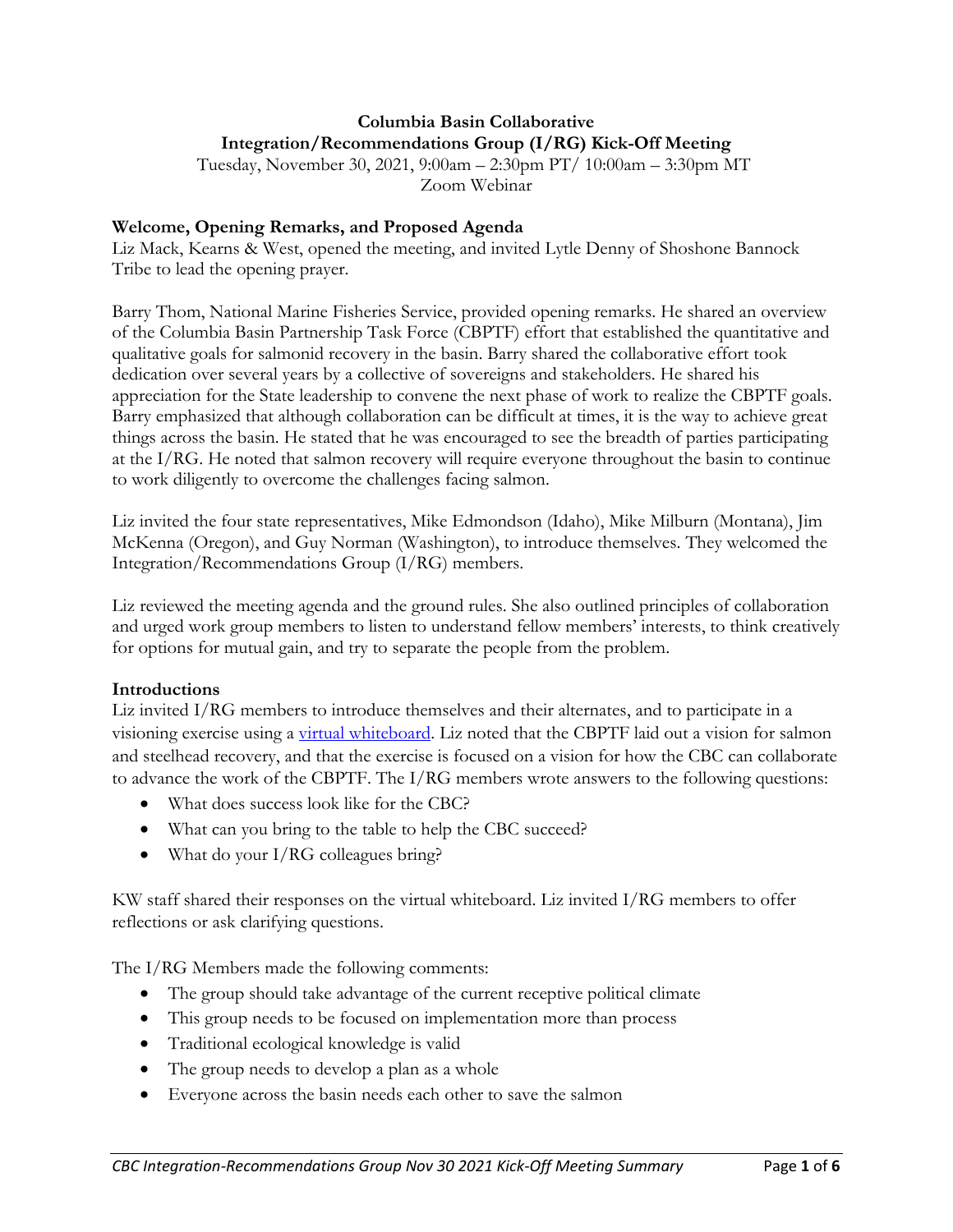- Encourage perspective sharing with one another
- The group must be careful not to perpetuate inequity that exists across the basin
- I/RG members are hopeful that people mean what they say at the table and act with integrity
- The group needs to move beyond talk and towards speaking with a single voice towards action
- I/RG members are seeking a plan to support their interests, and need to move beyond seeking individual interests to advocating for the whole
- The group wants to be able to take quick concrete actions to move the needle
- I/RG members care about water quality and addressing water scarcity

Liz thanked the I/RG members for their contributions and respectful dialogue.

## **Overview of CBC Purpose and Proposed Approach**

Liz invited Mike Edmondson to provide an overview of the purpose of the CBC as well as a proposed approach for a regional collaborative to achieve the CBPTF goals.

Mike Edmondson began by sharing the history and context of the CBC. The Governors of Idaho, Montana, Oregon, and Washington developed a Four-State Agreement to establish a collaborative framework to advance the CBPTF goals. Over the past year, the four states developed a proposed collaborative framework and convened the I/RG. He emphasized that these materials are proposed by the Ad Hoc Convening Committee but will be taken forward by the I/RG. At the February and June Organizational Workshops, the state representatives heard valuable input into the process and structure and worked to refine the vision for the collaborative.

He shared about how the CBC could add value to ongoing salmon recovery efforts and does not want to duplicate efforts. Mike stated that other forums will address the topics of the Lower Snake River Dam removal, and the four state representatives do not propose focusing on that issue in this forum at this time. Mike acknowledged that the topic of dam breaching is controversial, and it may be helpful to start by focusing on topics that may be easier to agree upon first.

Mike shared the overall process structure and described the proposed membership for the Integration/Recommendations Group, Topic-Specific Work Groups, and regional forum representation. He also described the consensus decision-making process to support recommendations to be shared with sovereign and other external entities.

The I/RG members had the following discussion:

- Members noted that they came to the CBC expecting to discuss the Lower Snake River Dams based on previous CBC Organizational Workshops and CBPTF.
- Some of the I/RG members are prepared to discuss dam breaching and believe the CBC should take on the topic even though it may be controversial. It is an important topic for many of the groups.
- One work group member stated that if one of the value-added pieces of the CBC is to overcome barriers, then not addressing dam breaching in this forum is a missed opportunity.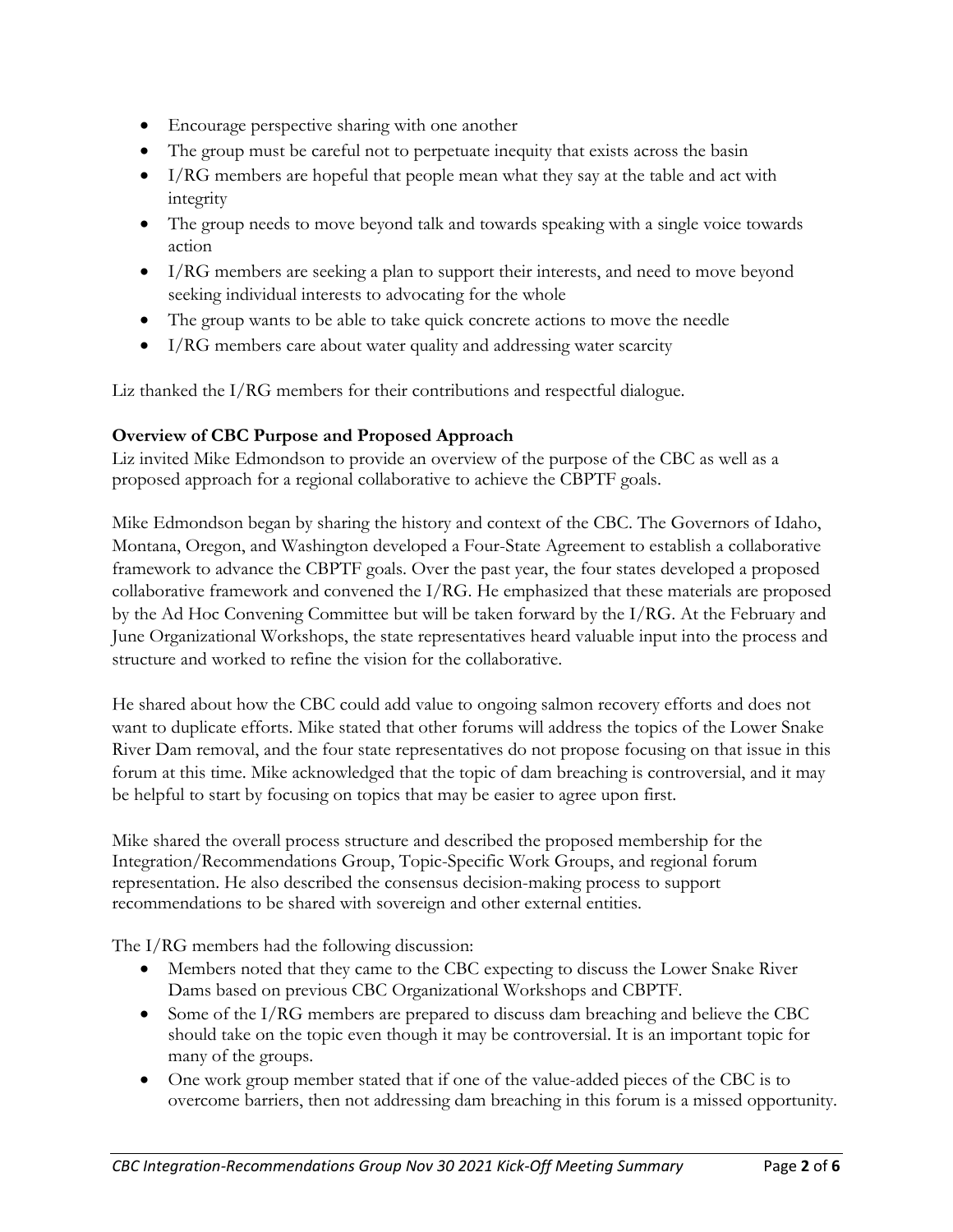- Many of the I/RG members are experiencing fatigue with trying to address these topics at different forums.
- A member asked how the CBC will respond to the outcomes from existing forums.

## Response from the four state representatives:

The State representatives recognized that dam breaching is an important and time sensitive issue. Other forums are addressing this topic, and the CBC can integrate the outcomes from these other forums. The Inslee/Murray initiative will be reaching out to Tribes, stakeholders, advisors, and experts across the region to determine whether there are reasonable means to replace services provided by the dams. The stay of litigation by the Nez Perce, Oregon, and others will also look for comprehensive solutions to addressing the Lower Snake River Dams. Both processes have nearterm timelines and are predicted to be resolved in 2022. The aim of the conveners is for the CBC to be a long-standing forum that integrates these efforts and others. The CBC will not be occurring in isolation from these other forums. The four state representatives acknowledge that it will be important to consider all sources of impact and work comprehensively to effectively address salmon.

The I/RG members had the following discussion (answers shown below are from the four state representatives):

- An I/RG Member noted that it will be important to link closely to the existing forums in order to be a part of the solutions.
- An I/RG Member added that water quality is also a controversial topic and will be important to address in the CBC.
- $\bullet$  A few I/RG members noted that science can be devised to serve a political or policy position, but that is not how science should be used in the CBC. It will be helpful for scientists to discuss points of mutual agreement and work together to serve the resources. Having independent scientific support would be helpful to give everyone confidence that the best available science is being utilized.
- An I/RG member sought clarity in how the Project Team relates to the I/RG and is interested in transparency of how topics are proposed and how work will begin.
- Question: How is the Columbia Basin Collaborative different from the Northwest Power Act (NWPA)? Answer: The CBC will address topics that are broader than the NWPA that focuses on mitigation for the federal hydropower system.
- Question: What kind of time frame will the CBC operate on to build and implement a framework? Answer: The I/RG will give assignments to the topic-specific work groups. The proposed schedule will strive to develop recommendations within a year.

# **I/RG Roles and Responsibilities**

Liz invited Jim McKenna to share about the I/RG roles and responsibilities and the proposed charter. Jim shared his appreciation for working with the four states weekly to develop a collaborative process towards the common vision of robust and harvestable salmon populations in the future, bringing in the voices of all constituents and technical experts.

Jim emphasized that everyone is representing their groups and constituencies. Participating in the I/RG does not require any members to give up rights or options outside of the CBC forum. The aim of the collaborative is to utilize the power of consensus support to leverage funding and political will.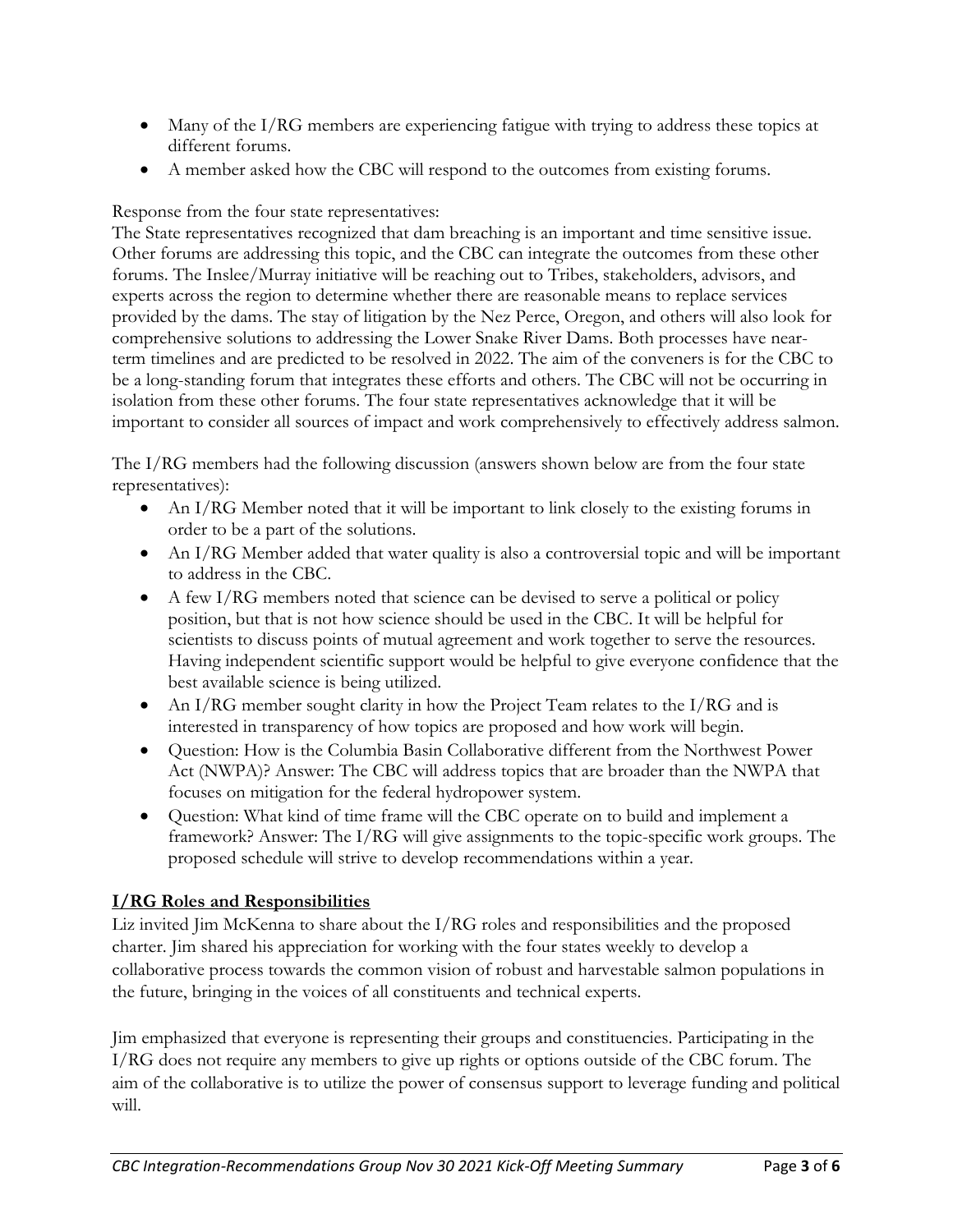A charter helps to document how the group can work together and provides structure for the group to refer to down the road. With a consensus process, no single entity puts a thumb on the scale nor does a voting structure allow for minority opinions to be ignored.

The I/RG had the following discussion about the draft charter:

- The charter should include a statement on Diversity, Equity, and Inclusion.
- The CBC needs to be aware of international impacts since Grand Coulee Dam has impacts in Canada.
- A work group member suggested adding more language around urgency and time for action.
- Decarbonization and the role of methane could be incorporated in the charter
- The I/RG member suggested clarifying the section about speaking to the media since there may be situations where the I/RG members want to communicate to the media on their own behalf.
- A work group member sees a need for greater consistency in the stated goals and to be clear on the objectives the group is seeking to achieve.
- A work group member suggested adding in language around links between resources and the people.
- The I/RG needs to celebrate successes and include language to this effect.

Liz invited the I/RG members to share additional revisions with the Kearns & West facilitation team by December 31, 2021.

### **Topic-Specific Work Groups**

Liz invited Guy Norman to share the proposal for the topic-specific work group. Guy described how the work groups will work with the I/RG to focus on developing actions, assess feasibility, and support priority actions. Guy laid out biological criteria for prioritization looking at population status and impacts on stocks. The matrix draws from information from the [CBPTF report](https://s3.amazonaws.com/media.fisheries.noaa.gov/2020-10/MAFAC_CRB_Phase2ReportFinal_508.pdf?null) in figure 8 and figure 13, and would allow the topic-specific work groups to start with work that has already been done in the CBPTF. The Ad Hoc Convening Committee outlined the threats facing salmon as follows: habitat, predation, hydro-system, blocked areas, harvest, hatcheries, marine influences, and environmental constraints, and noted that they are all important to address. The Ad Hoc Convening Committee proposed beginning with habitat and predation as topics since other forums are addressing blocked areas and elements of the hydro-power topic. The list is not meant to convey a priority. The work group members should have expertise appropriate to address the topic at hand.

The group had the following discussion about the topic-specific work groups:

- Question: Do the stocks include listed and non-listed stocks? Answer: Yes, the 24 stocks include listed and non-listed stocks.
- Question: The CBC wants to reach high-end goals, but how will the CBC know they are successful? Answer: The Ad Hoc Convening Group proposes periodic progress checks.
- An I/RG member noted that fish passage affects all stocks. Decades of information show that dams impact fish, so addressing fish passage would have wide-ranging benefits.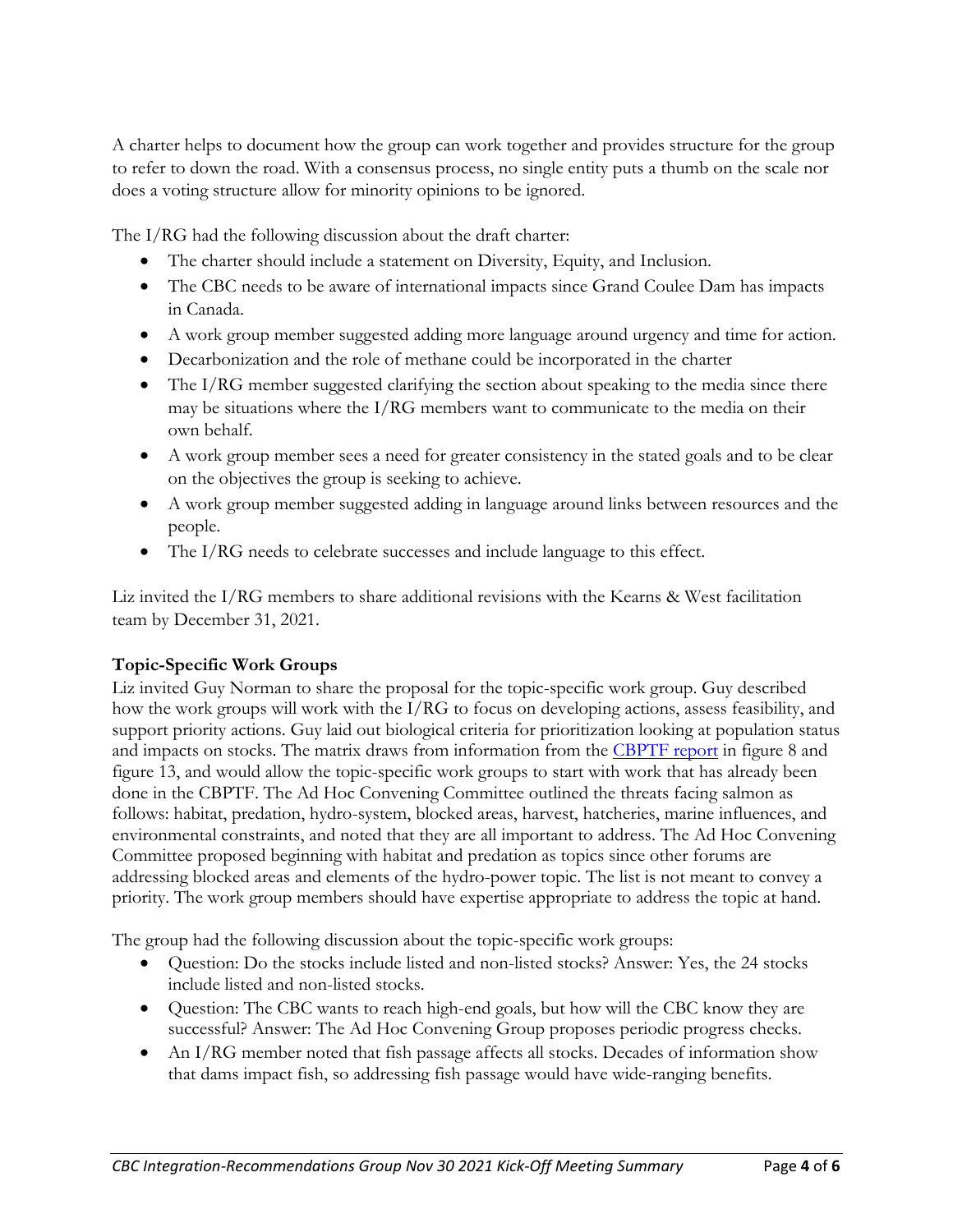- One I/RG member shared concern that the CBC will not address Lower Snake River dam removal because they see it as the best way to make meaningful impacts across stocks.
- The group agreed to the following:
	- o No one wants to duplicate efforts or take away from ongoing efforts.
	- o Other forums are moving forward to address some of the topics, but the CBC will integrate the outcomes from these forums.
	- o All topics are interconnected and there are many issues that need to be addressed. The group should be flexible and act quickly in a conducive political environment.
- An I/RG member noted that there are connections between the various threat topics and shared the example, of abundance of suitable habitat in the blocked areas. Some work group members thought that the habitat topic should also include the blocked areas in the Upper Columbia.
	- o One I/RG member noted that there are issues with Northern Pike in the Upper Columbia that could potentially spread downstream. However, more salmon in the upper Columbia could relieve pressure from other stocks.
	- o One I/RG member reminded the group that other resident fish are important to tribes in the blocked areas.
- An I/RG member suggested starting with an analysis of current structures and funding allocations to understand ways to improve a strategy for implementation.
- An I/RG member suggested looking at stocks rather than threat categories, and then look at various geographies.
- An I/RG member suggested not focusing on marine influences because the impacts are outside of the influence of the I/RG participants.
- Several I/RG members expressed concern that there would be no way to ensure that any recommendations are implemented. The I/RG members are interested in seeing actions happen.
- The I/RG Members want to have accountability for why recommendations are or are not taken on.
- An I/RG member expressed concern that the CBC will be a time-consuming process and expressed frustration with having to attend another table to talk about taking action for salmon recovery.
- An I/RG member expressed frustration that other I/RG members were not proposing constructive alternatives to the proposed process.
	- o Another I/RG member shared appreciation for hearing group's concerns with the proposed process.

Before the next I/RG meeting, Liz asked the group to consider alternative approaches to the topicspecific work groups process. The state representatives agreed to draft matrices for the various topics and bring these to the group for further discussion.

## **Closing Remarks**

Liz confirmed action items (below) and mentioned that Kearns & West will reach out to schedule 2022 meetings. Liz then invited Jim McKenna to offer the closing remarks for the meeting. Jim thanked the I/RG members for their participation. He emphasized that the proposal presented by the Ad Hoc Convening Committee is not a final concept, but rather they are seeking input on the